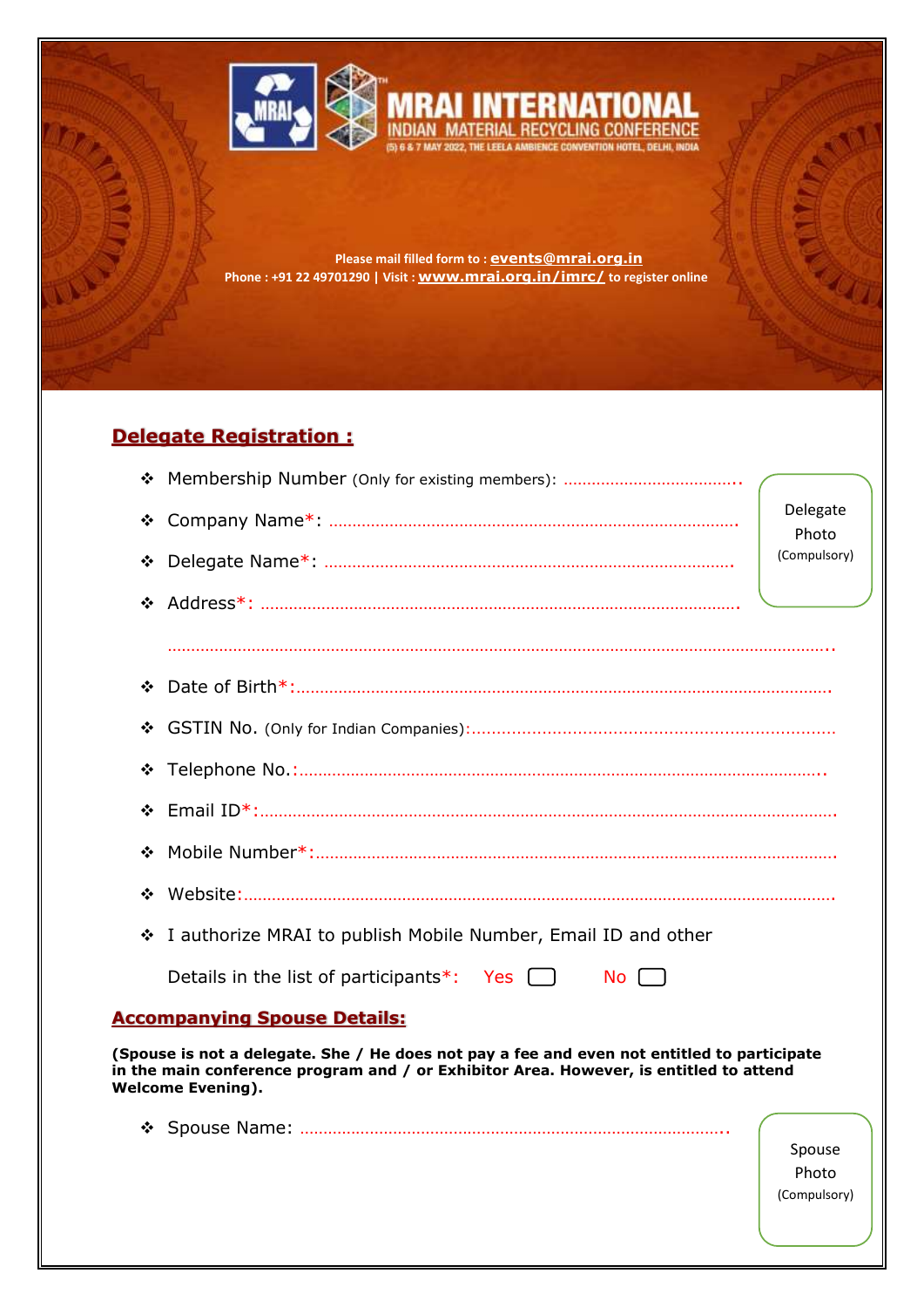### **What does your company do?**

| Recycler / Processor                               |
|----------------------------------------------------|
| Trader                                             |
| Broker / Indentor / Commission Agents              |
| Manufacturer / OEM                                 |
| Supplier                                           |
| Supplier & Manufacturer of Machinery and Equipment |
| Laboratory/Assayer                                 |
| Insurer                                            |
| <b>Clearing House Agent (CHA)</b>                  |
| <b>PSIC Agent</b>                                  |
| <b>Shipping Company</b>                            |
| Ship Breaker                                       |
| Ship Agent                                         |
| Marine Insurance                                   |
| Engineering                                        |
| Consultant/Research Bureau                         |
| Administration/State agency                        |
| Press/Media                                        |
| Others                                             |
|                                                    |

### **Primary Business Activity:** (\* Please tick any one appropriate box for Main/Core Business)

 $\checkmark$  We are active in the following field (Commodity Division):

|  | $\bigcirc$ Ferrous Scrap |  |
|--|--------------------------|--|
|--|--------------------------|--|

- Copper/Brass/Bronze Scrap
- Aluminium Scrap
- Lead Scrap
- $\bigcirc$  Zinc Scrap
- O Stainless Steel Scrap & Special Alloys
- $\bigcirc$  Paper Scrap
- $\bigcirc$  Plastic Scrap
- $\bigcirc$  Electronic Scrap
- Tyres/Rubber Scrap
- $O$  Recycled Glass
- $\bigcirc$  Textile Scrap
- O Construction & Demolition Scrap
- $\bigcirc$ Others\_\_\_\_\_\_\_\_\_\_\_\_\_\_\_\_\_\_\_\_\_\_\_\_\_\_\_\_\_\_\_\_\_\_\_\_\_\_\_\_\_\_\_\_\_\_\_\_\_\_\_\_\_\_\_\_\_\_\_\_\_\_\_\_\_\_\_\_\_\_\_\_\_\_\_\_\_\_\_

\_\_\_\_\_\_\_\_\_\_\_\_\_\_

# **Secondary Business Activity (Commodity Division): (You May Select Multiple Commodities)**

| Ferrous Scrap:            | () Iron and Steel Scrap<br>() Shredder Scrap                                            |                     | () Alloyed Scrap () Shredded Scrap<br>() Heavy Media Plant |
|---------------------------|-----------------------------------------------------------------------------------------|---------------------|------------------------------------------------------------|
| $\Box$ Non-Ferrous Scrap: | () Copper<br>$()$ Zinc $()$ Tin $()$ Magnesium                                          | () Brass/Bronze     | () Aluminium<br>() Lead<br>() Special Alloys               |
| Special Alloys:           | <b>Stainless Steel Scrap &amp;</b> () Nickel and Nickel Alloys () Cobalt<br>() Titanium | () High Speed Steel | () High Temperature                                        |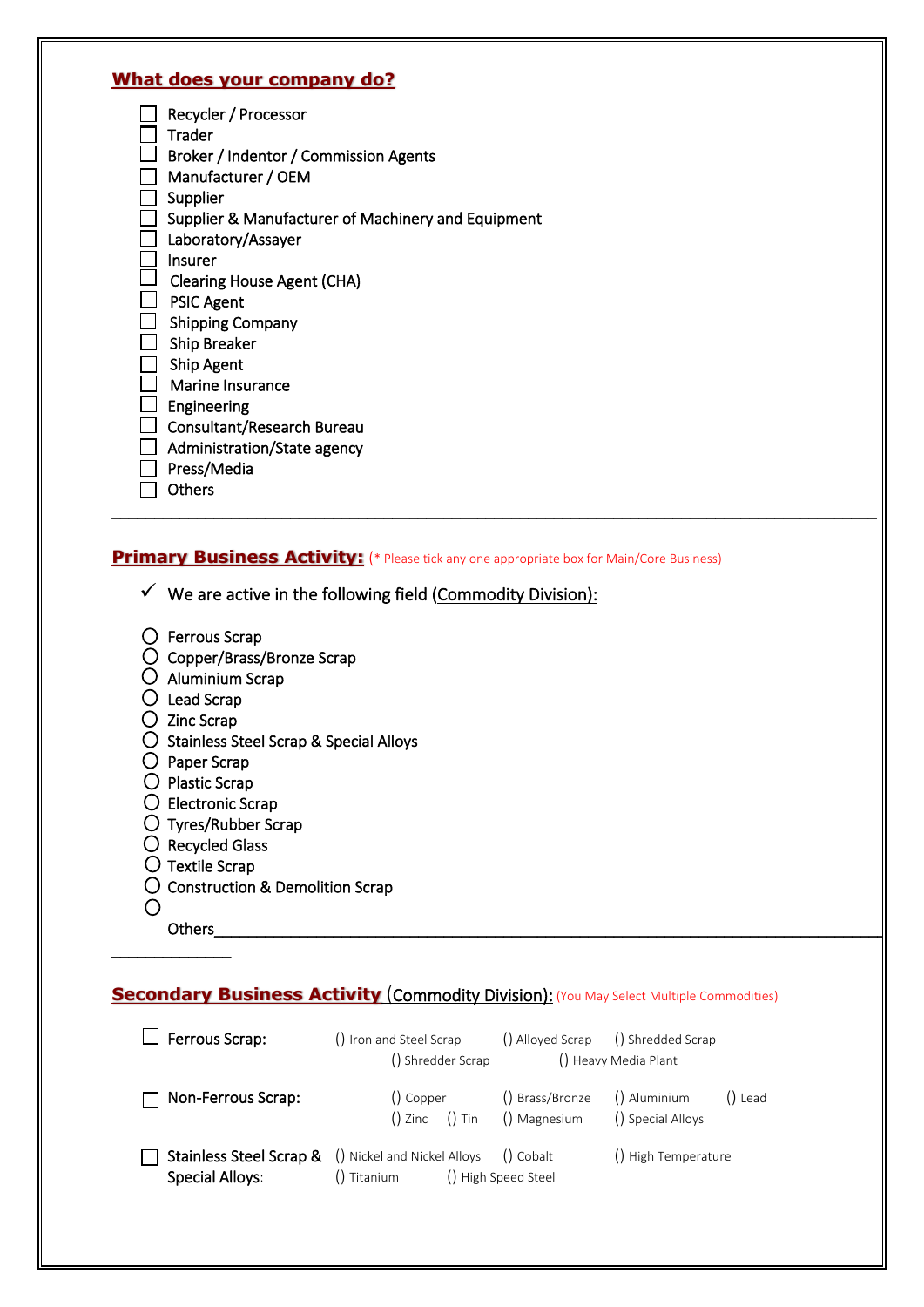| Paper Scrap:                                                                                                                                                                                                                                                                                                                  |              |                                                                                                      |                | () Pulp Substitutes () De-Inking Grades (Wood free) |                                |
|-------------------------------------------------------------------------------------------------------------------------------------------------------------------------------------------------------------------------------------------------------------------------------------------------------------------------------|--------------|------------------------------------------------------------------------------------------------------|----------------|-----------------------------------------------------|--------------------------------|
|                                                                                                                                                                                                                                                                                                                               |              | () De-Inking Grades (Mechanical)                                                                     |                | () Special Grades                                   |                                |
| Textile Scrap:                                                                                                                                                                                                                                                                                                                |              | () Original Textiles from collection (Non-Graded) () New Cuttings<br>() Cotton () Wool () Synthetics |                | () Used Clothing                                    | () Wiping Cloths               |
| $\Box$ Tyres/Rubber Scrap:                                                                                                                                                                                                                                                                                                    |              | () Re-use () Re-trading                                                                              | () Granulating |                                                     |                                |
| <b>Plastic Scrap:</b>                                                                                                                                                                                                                                                                                                         | () Collector | () Materials Recycling                                                                               |                | () Energy Recovery () Trader                        |                                |
| <b>Recycled Glass</b>                                                                                                                                                                                                                                                                                                         |              | <b>Electronic Scrap</b>                                                                              |                | <b>Construction &amp; Demolition Scrap</b>          |                                |
| Others                                                                                                                                                                                                                                                                                                                        |              |                                                                                                      |                |                                                     |                                |
| <b>MRAI Gala Dinner &amp; Entertainment Night:</b><br>MRAI's Gala Dinner & Entertainment Night on (7 <sup>th</sup> May 2022) is included<br>in the delegate registration. Please confirm your participation.<br><u>Lunch:</u><br>Complimentary lunch on Day 1 (6 <sup>th</sup> May 2022) and Day 2 (7 <sup>th</sup> May 2022) |              |                                                                                                      |                | Yes                                                 | No.                            |
| Veg<br><b>Registration Fees -</b>                                                                                                                                                                                                                                                                                             |              | Non-Veg<br><b>Indian Company</b>                                                                     |                | Jain                                                | <b>Foreign Company</b>         |
| <b>Particular</b>                                                                                                                                                                                                                                                                                                             |              | Per Delegate in (Rs.) Inc. GST                                                                       |                |                                                     | Per Delegate in (USD) Inc. GST |
| <b>Member</b>                                                                                                                                                                                                                                                                                                                 |              | ₹ 36000                                                                                              |                |                                                     | \$950                          |
| <b>Non-Member</b>                                                                                                                                                                                                                                                                                                             |              | ₹ 60000                                                                                              |                |                                                     | \$2450                         |

**2.** Spouse means wife or husband.

 $\Box$  I have read and accept the terms and conditions of participation. Cheque should be Issued in the name of **"Material Recycling Association of India".**

**Date: / / Signature:**